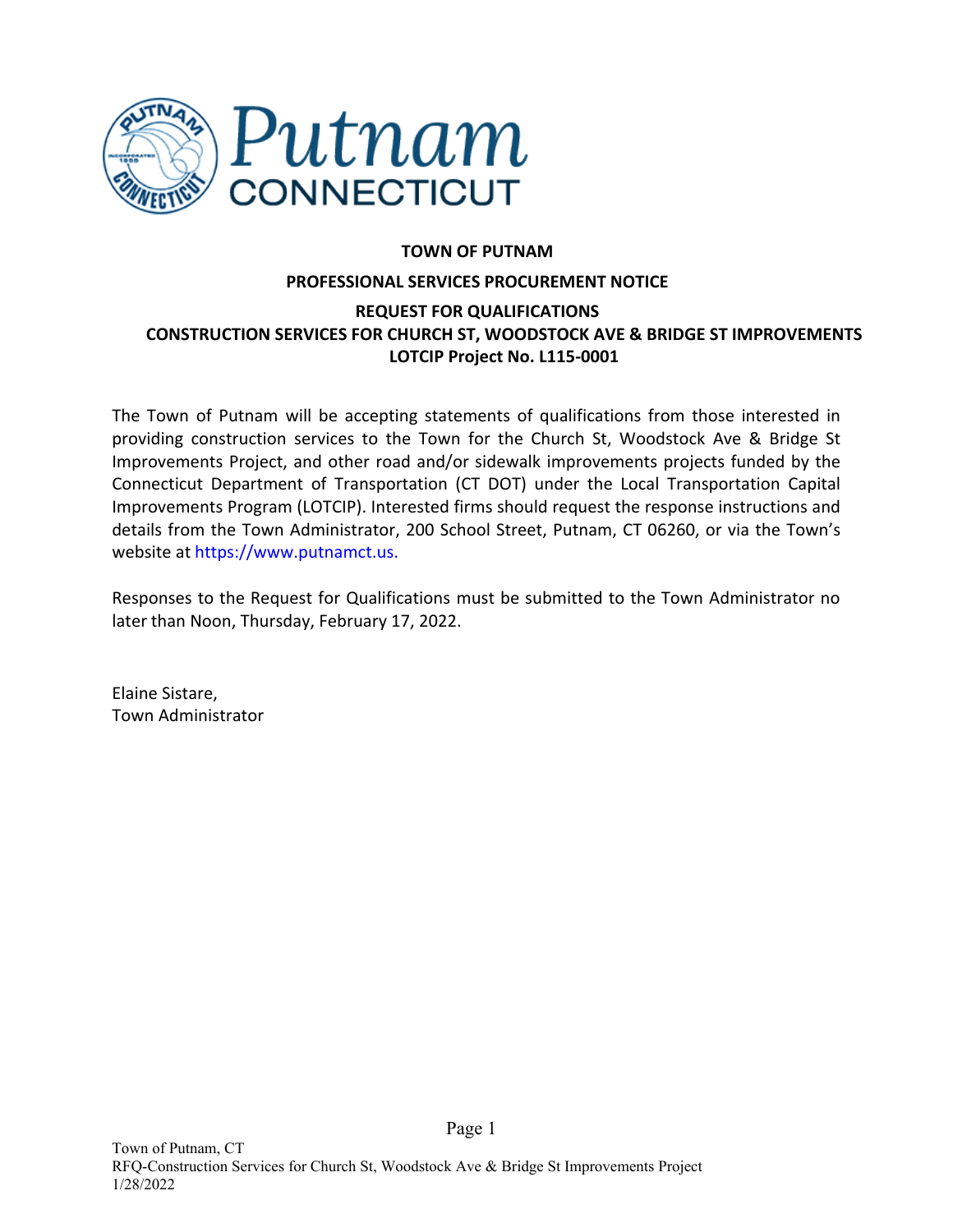

## **Town of Putnam, CT Request for Qualifications Construction Services for Church St, Woodstock Ave & Bridge St Improvements Project and other LOTCIP-funded Road and/or Sidewalk Improvements Projects**

### I. **GENERAL INFORMATION**

### A. **Introduction**

The Town of Putnam (Town) is soliciting a Request for Qualifications (RFQ) from qualified engineering firms and individual engineers licensed in the State of Connecticut interested in providing construction services to the Town for the Church Street, Woodstock Avenue & Bridge Street Improvements Project (Project). The Project is funded by the Connecticut Department of Transportation (CT DOT) under the Local Transportation Capital Improvements Program (LOTCIP). Services necessary for additional road and/or sidewalk projects funded by LOTCIP may be included as future amendments. Interested parties should submit a statement of qualifications in accordance with the requirements and directions herein.

### B. **Background Information**

The Town of Putnam is in the process of contracting with a general contractor to perform roadway improvements on Church Street, Woodstock Avenue and Bridge Street. These improvements include pavement milling and resurfacing, roadway reconstruction, minor drainage improvements, removal of existing sidewalks and curbing, and construction of new Portland cement concrete sidewalks with monolithic curb and ADA compliant sidewalk ramps which is expected to proceed Spring of 2022.

The Project is expected to be completed within one hundred and fifty (150) consecutive days after the Notice to Proceed. The Notice to Proceed is expected to be issued in April of 2022.

The Project is located in the Town of Putnam, CT, the length of Church Street, running from the intersection of Pomfret Street (Route 44) to the intersection of Providence Street (Route 171), the length of Woodstock Avenue, running from the intersection of Church Street to the intersection of Providence Street (Route 171) and a portion of Bridge Street from the intersection of Church Street to the bridge expansion joint at the west abutment of the Bridge Street bridge.

Project Documents are available on the Town of Putnam's website.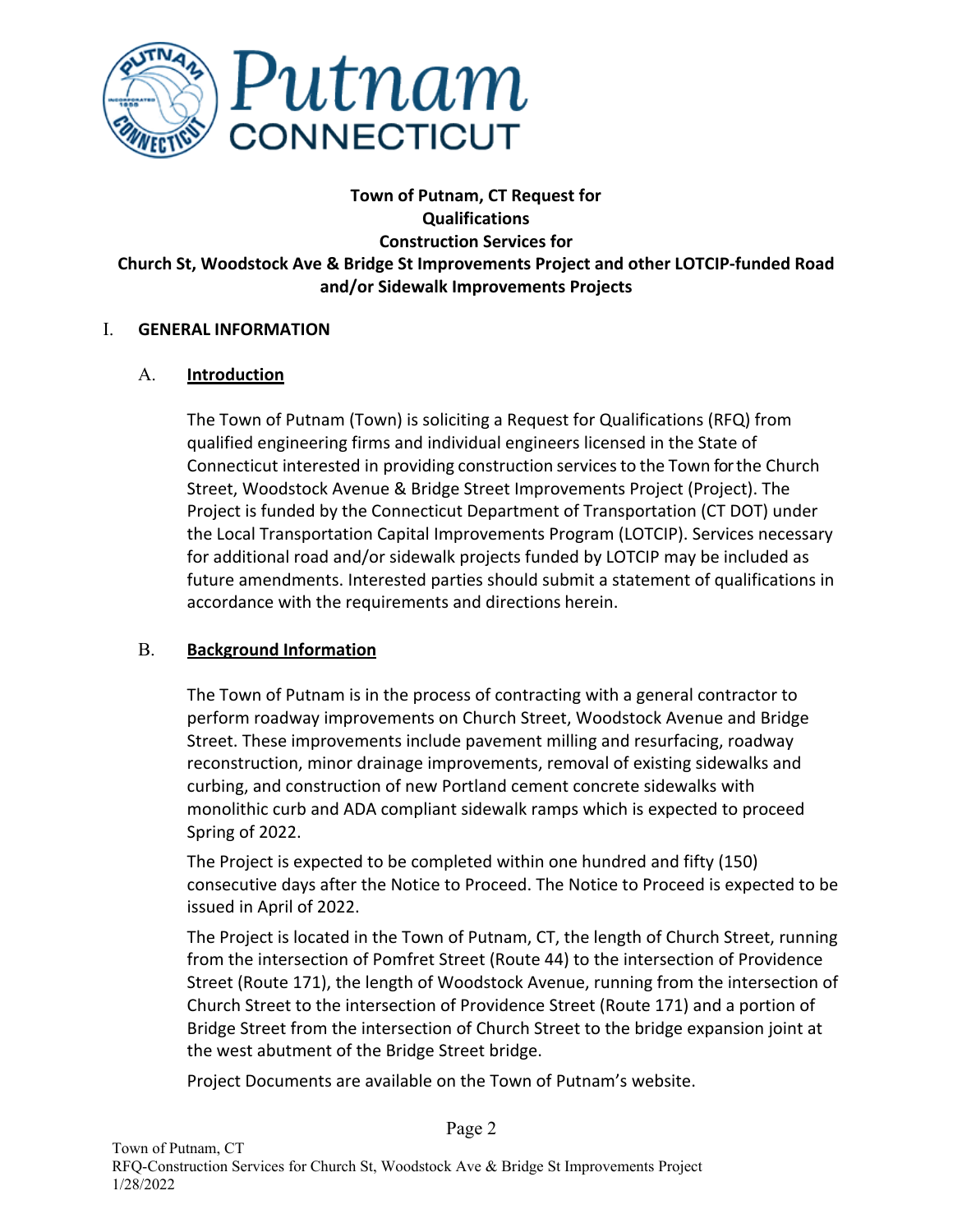

## C. **Terms And Conditions**

- 1. The selected firm or individual will be expected to commence services on or about April 4, 2022, subject to contract execution. The Town reserves the right to cancel this process at any time should any of the following conditions exist:
	- a. Funds are not appropriated to allow continuance of this contract;
	- b. The Town, through changes in its requirements or method of operation, no longer has a need for this service; and/or
	- c. The Town is not satisfied with the level of services provided under the contract or the selected firm or individual fails to comply with any terms and conditions outlined in the contract.
- 2. Any contract awarded under this request for qualifications is expected to be funded by the State of Connecticut, Department of Transportation, Local Transportation Capital Improvement Program (LOTCIP), LOTCIP Project No. L115- 0001. The State of Connecticut will not be a party to this request for qualifications of any resulting contract.

### 3. **Contract Period**

It is the intent to negotiate and award a contract for provision of the initial services outlined herein for the project. The Town intends to structure a one-year Contract with the selected firm or individual, with a provision to extend the contract at the Town's discretion.

### 4. **Insurance and Indemnification**

The firm selected shall procure and maintain insurance for protection from claims under workers' compensation acts, claims for damages because of bodily injury including personal injury, sickness or disease or death of any and all employees or of any person other than such employees, and from claims of damages because of injury to or destruction of property.

Proof of Insurance: General Liability (\$1,000,000 or greater per incident), Workers Compensation and Automobile.

#### 5. **Freedom of Information**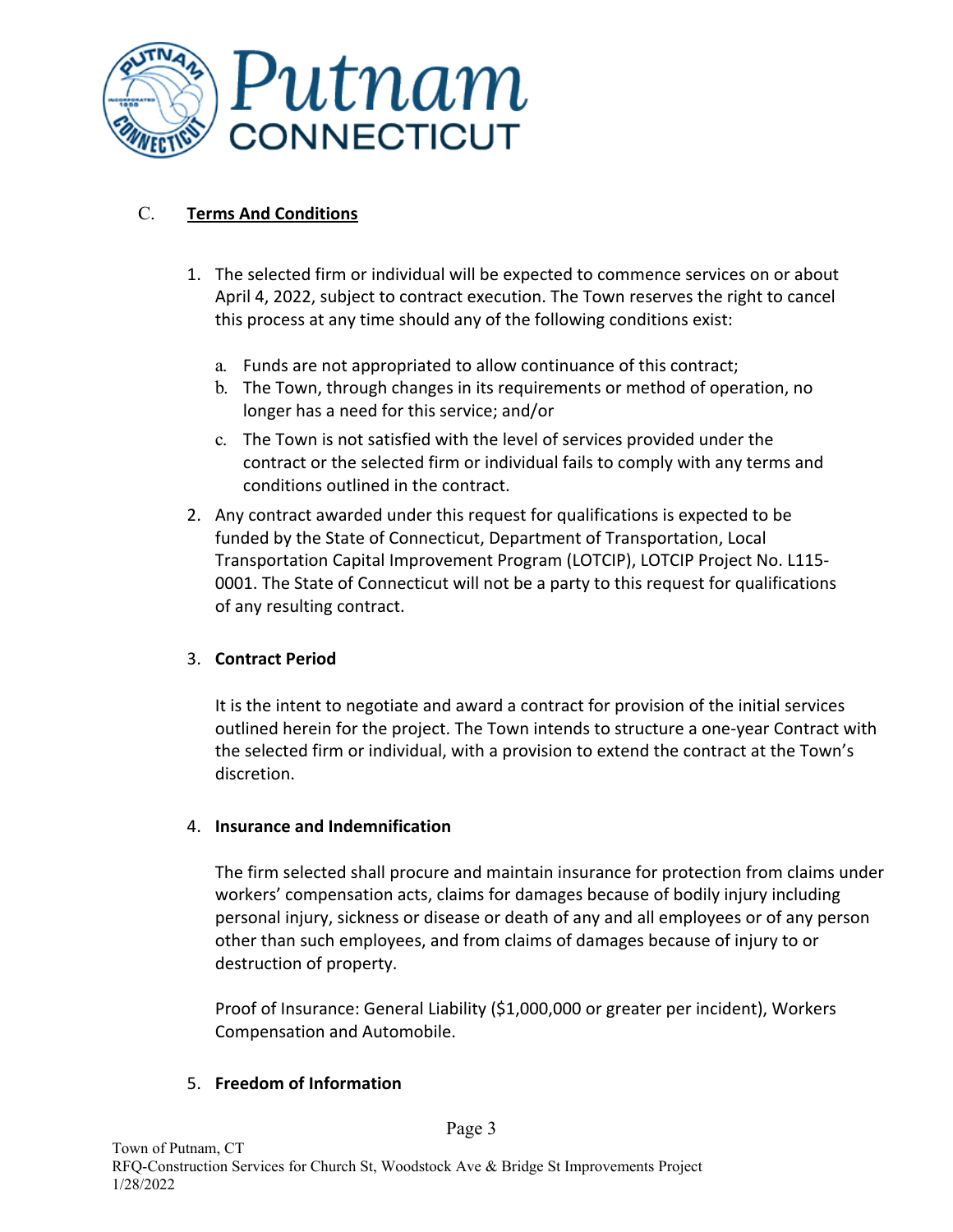

Respondents to this RFQ are hereby notified that all submissions and information contained therein and attached thereto shall be subject to disclosure under the Freedom of Information Act (FOIA).

### 6. **Affirmative Action – Equal Opportunity employers**

The Town and its Agencies and Commissions are Affirmative Action – Equal Opportunity employers. Respondents to this Request for Qualifications agree and warrant that in the performance of the work on these projects, the firm will not discriminate or permit discrimination against any person or group of persons on the grounds of race, color, religious creed, age, marital status, national origin, ancestry, sex, mental retardation, or physical disability. Respondents agree to provide the State of Connecticut Commission on Human Rights and Opportunities with such information requested by the Commission concerning employment practices and procedures.

### II. **SCOPE OF SERVICES**

The firm selected after review of the submission received from this RFQ and the potential subsequent interview process will be expected to provide services starting in the Spring of 2022. Those providing services to the Town will have a demonstrated expertise in roadway construction services with accompanying skills and knowledge of the Connecticut Department of Transportation (CTDOT), Local Transportation Capital Improvement Program (LOTCIP) and other federal or state infrastructure funding that may be available.

The Town is soliciting statements of qualifications from firms or individuals to provide construction services for the Project in accordance with the LOTCIP guidelines. Such services shall include, but not limited to:

- Construction Contract Administration
- Construction Oversight & Inspection
- Materials Testing
- Quality Assurance
- Recordkeeping

### III. **SUBMISSION OF RESPONSE**

### A. **Instructions**

By submitting a response to this Request for Qualifications, respondents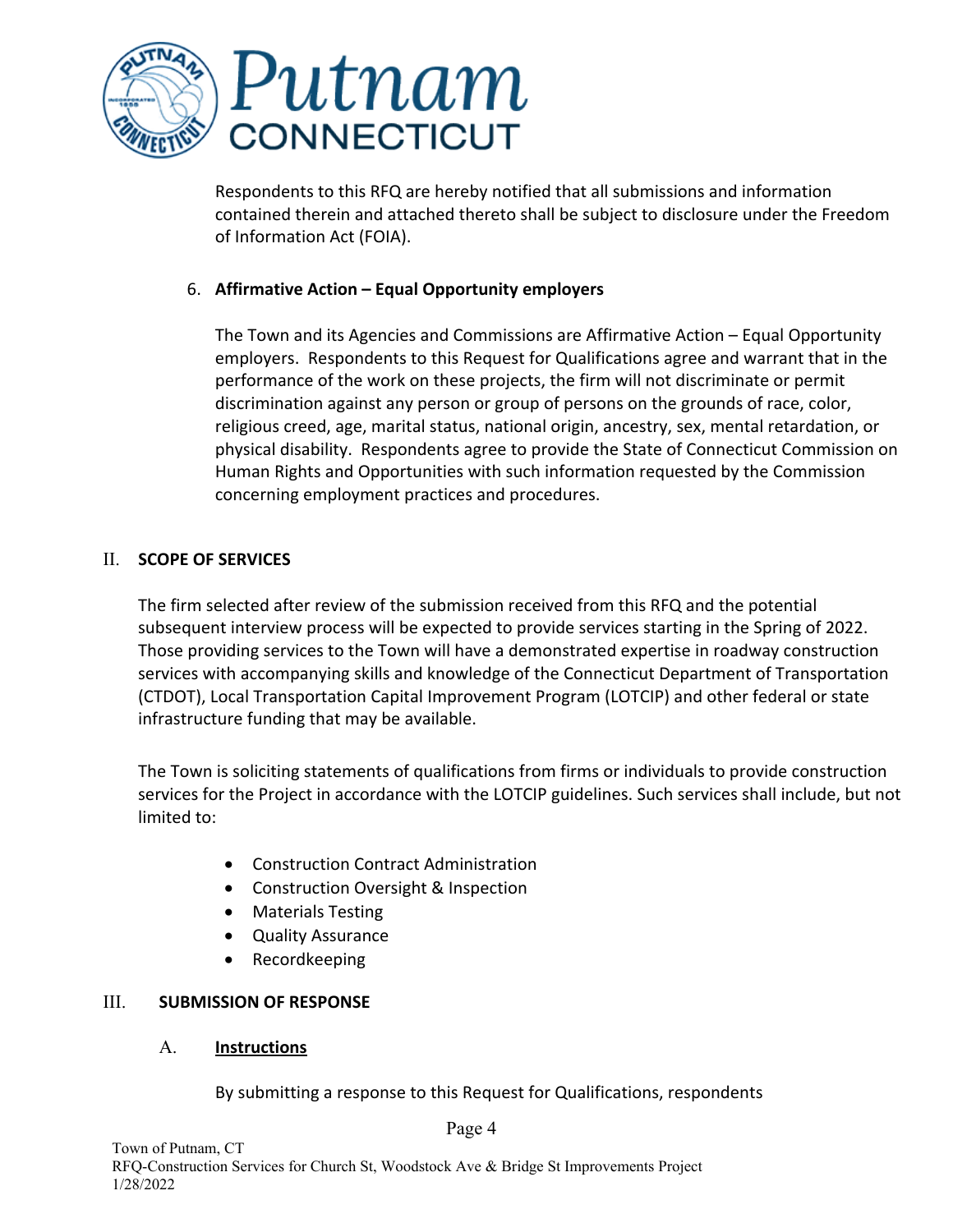

represent that they have thoroughly examined and become familiar with the scope of services outlined in this RFQ and are capable of performing the work to achieve the Town's objectives.

All firms are required to submit four copies plus an electronic version in PDF of their qualifications and response to Elaine Sistare, Town Administrator, 200 School Street, Putnam, CT 06260 by Thursday, February 17, 2022 at Noon. The response must be submitted in a sealed envelope or package and the outside shall be clearly marked:

# **SUBMISSION: REQUEST FOR QUALIFICATIONS CONSTRUCTION SERVICES FOR CHURCH ST, WOODSTOCK AVE & BRIDGE ST IMPROVEMENTS AND OTHER LOTCIP-FUNDED ROAD AND/OR SIDEWALKS PROJECT**

### B. **GENERAL**

All respondents are required to submit the information detailed below. Responses should be presented in appropriate detail to thoroughly respond to the requirements and expected services described herein.

- 1. Cover Letter: A letter of transmittal indicating the firm's interest in providing the service and summarizing any other key information that would assist the Town in selecting. This letter must be signed by a person legally authorized to bind the firm to a contract. Include the name and telephone number of person(s) to be contacted for further information or clarification.
- 2. Table of Contents: to include clear identification of the material provided by section.
- 3. Company Information: A company background and qualifications statement, including name of firm/individual and description and history of the respondent's firm and the servicing office. Include, at a minimum, a discussion of the unique qualifications that the respondent has regarding this project, and the respondent's familiarity with local/state/federal laws and regulations.
- 4. Experience: Include information that explains your firm's ability to perform, implement and administer the services outlined in this RFQ, emphasizing experience with other similar municipal clients. Summarize all areas of expertise and experience including the types of services supplied to past and present clients. Include a list of completed projects for which the

Page 5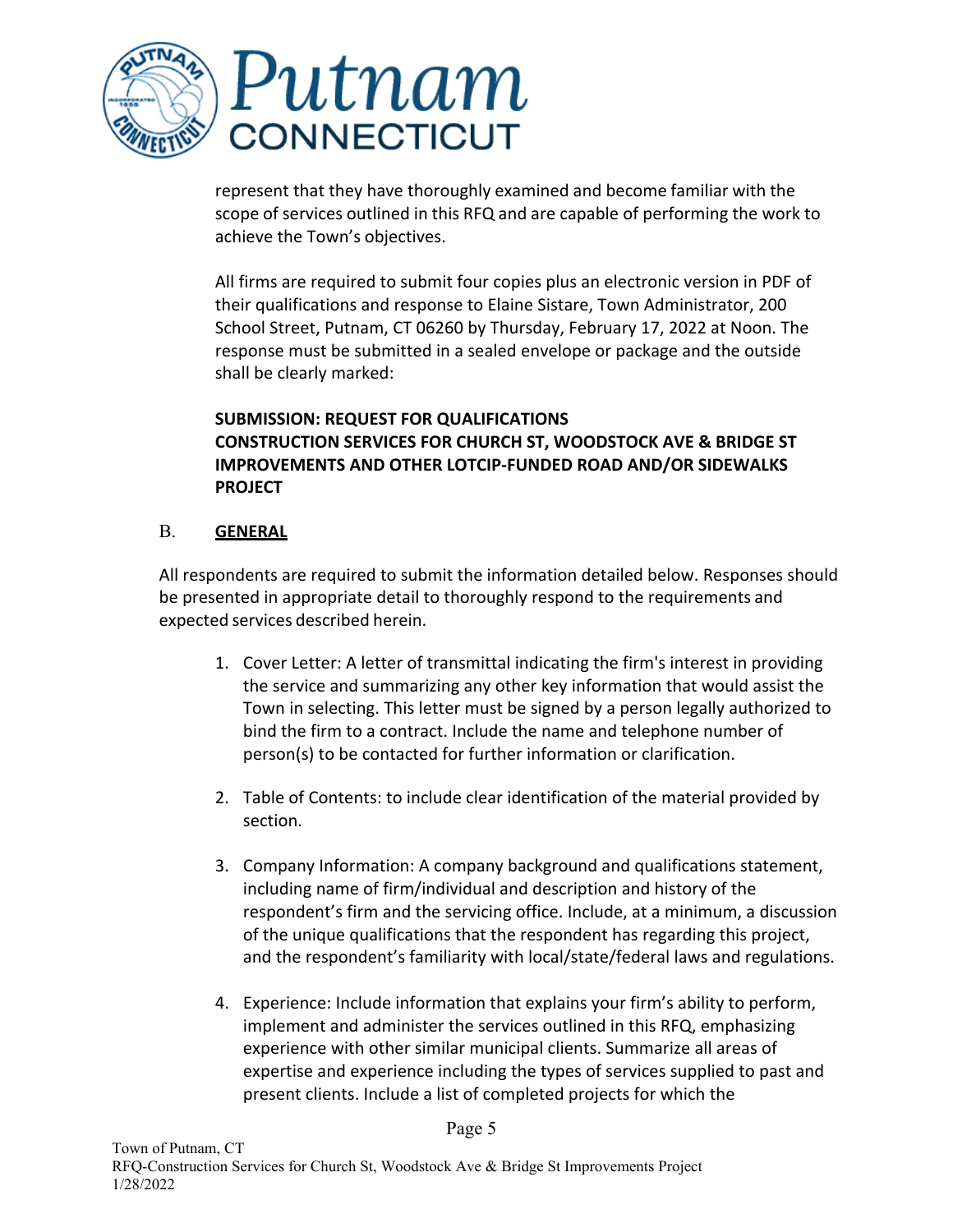

firm/individual provided professional services similar to those considered in this RFQ during the past 5 years (including project experience with the State and other municipalities). This list shall include the following information:

- i. Name of the city/town
- ii. Timeframe of engineering services
- iii. Engineering services provided by the firm including description of project, and scope of services provided
- iv. Name, address, and telephone number of the principal contact of the city/town.

The Town reserves the right to contact these organizations regarding the services performed by the firm.

5. Project Team/Organization: List of personnel to be assigned, including the principal contact engineer. Provide their resumes, including number of years of experience and municipalities served and their roles in providing similar services.

A description of the respondent's capacity to provide the scope of services. Include, at a minimum, the number of full-time professional staff your (local) office employs, a list of all services required for this project that would be provided in-house by your firm, and a list of all services that would be outsourced to subconsultants/subcontractors, including the names, qualifications, and licenses of proposed subconsultants/subcontractors.

6. Project Approach and Fee Schedule: A detailed description of how the respondent anticipates supplying construction services to the Town for the Project.

Include a fee schedule of hourly rates for those personnel or categories of personnel applicable to the project scope.

7. Three references of similar projects.

### C. **TOWN CONTACTS**

1. All inquiries relative to this RFQ must be directed in writing to Elaine Sistare, Town Administrator by email at [elaine.sistare@putnamct.us.](mailto:dcox@easthamptonct.gov) No phone calls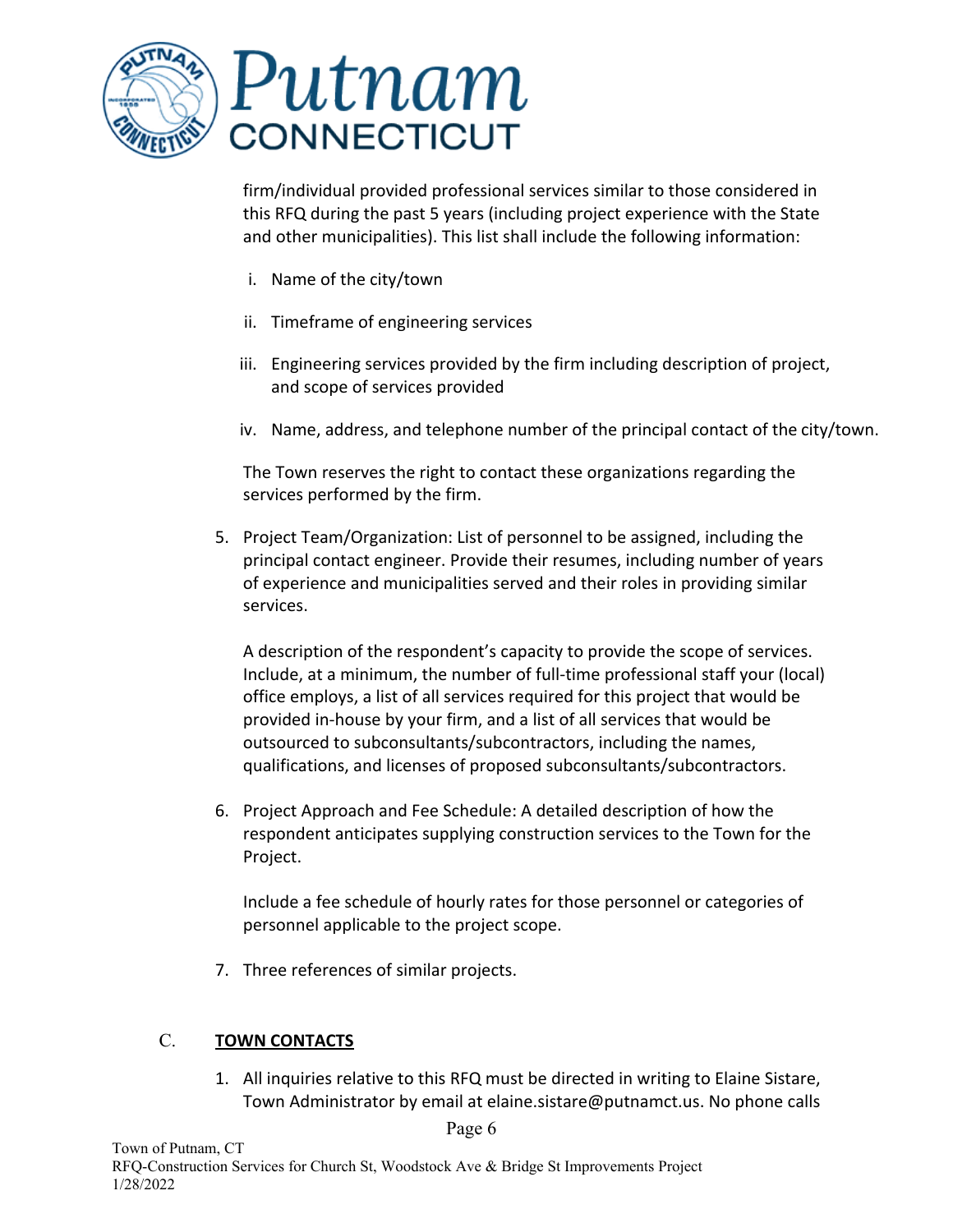

will be accepted.

2. All questions, answers, and/or addenda, as applicable will be posted on the Town's website. Responses to requests for more specific contract information than is contained in the RFQ shall be limited to information that is available to all respondents and that is necessary to complete this process. The request and inquires must be received at least five business days prior to the advertised response deadline.

**No other Putnam Town employee, elected official, or evaluation committee member should be contacted concerning this RFQ during the response process. Failure to comply with this requirement may result in disqualification.**

### D. **EVALUATION AND SELECTION PROCESS**

### 1. **Evaluation Criteria**

The following factors will be considered by the Town when evaluating responses.

- a. Accuracy, overall quality, thoroughness, and responsiveness to the Town's requirements as summarized herein.
- b. The firm's familiarity with the Town of Putnam.
- c. Firm's overall familiarity and experience with construction services, including demonstrated successful performance on other similar municipal projects; with particular emphasis on the qualifications and municipal experience of the engineer to serve as the principal contact and other engineers/personnel expected to be most involved.
- d. Firm's approach, including fee schedule, to the assignment including firm's demonstrated understanding of the Scope of Services and of the Town's needs and objectives and the creativity associated with the approach.
- e. Firm's overall familiarity and experience with funding of similar projects including knowledge of state and federally funded projects and related funding sources and their requirements and especially LOCTIP projects.

#### 2. **Selection Process**

a. Following the review and evaluation of responses, the Town reserves the right to request certain additional information. The Town selection committee will review the responses based upon the criteria herein. Based on the review and rating of responses, a short list of respondents may be invited to interview with the Town selection committee. The